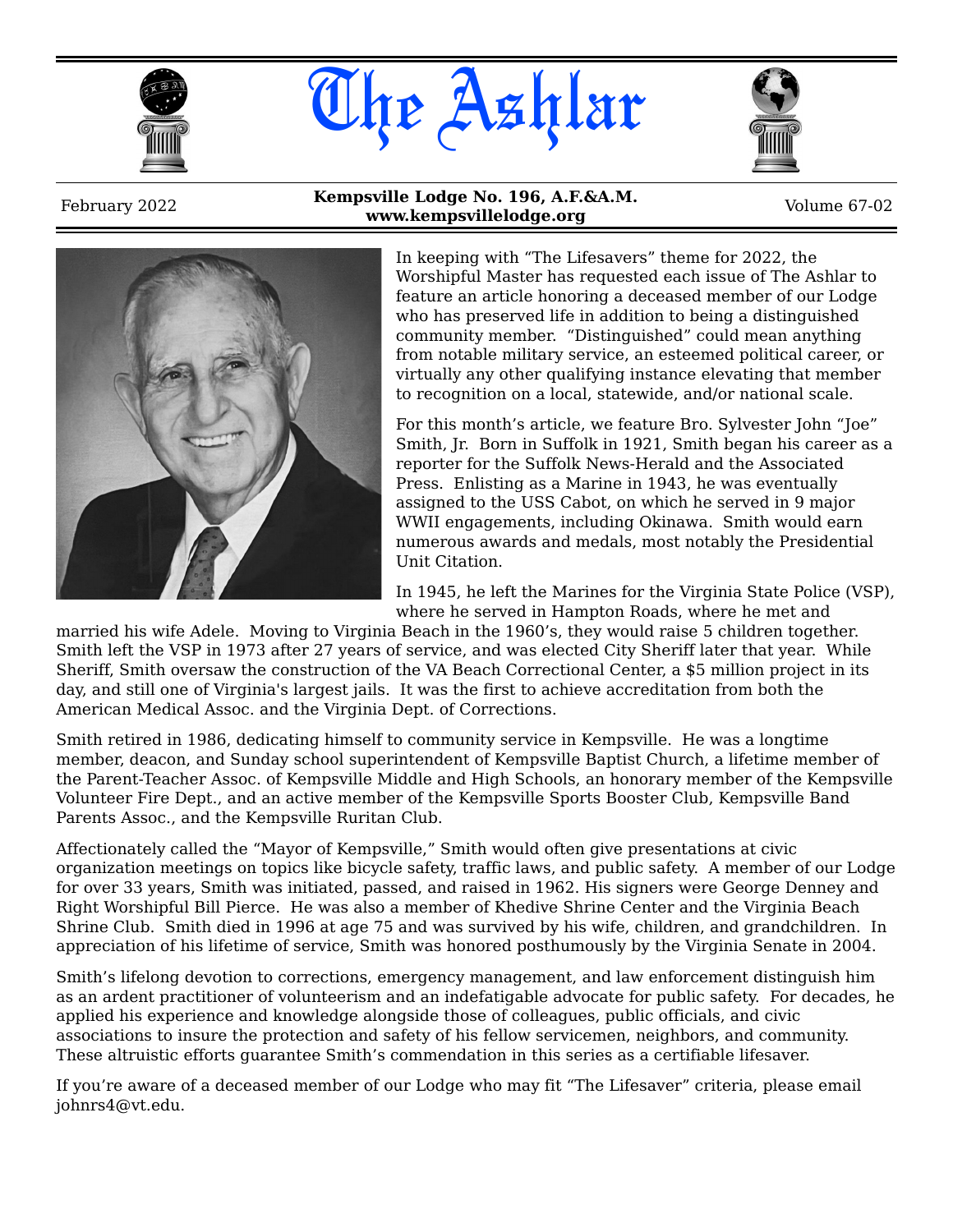#### **From The East**

The title "Mason of the Year," or "MOTY," is bestowed annually to a Lodge Brother who epitomizes Masonic leadership, fosters fellowship and brotherly love, and offers

unwavering service to both his Lodge and the Craft at-large during the preceding year. Needless to say, the recipient of this award is a valued member of his Lodge, whose role has been (and will continue to be) integral in its future successes. Interestingly, and not unlike our rituals and catechisms, the consideration of candidates for this award is guided largely by unwritten factors, namely those grounded in recalled precedent in the selection of prior recipients. However, in addition to those factors, there appear to be three primary criteria for the consideration of the title, and they are presence, participation, and patronage.

A candidate for MOTY must maintain a presence at all Lodge functions. It would not be difficult to confuse presence for attendance. In actuality, these terms are not as interchangeable as one might think. Attendance is merely showing up, whereas presence is assumed availability. In other words, a candidate for MOTY may elect not only to appear at all Lodge meetings, funerals, and other events- he will also make himself available and present in the event that an emergency meeting or situation arises, and his presence is required.

Participation in Lodge functions is the cherished extra step that distinguishes Masons. Although attendance at Lodge functions is always welcomed and appreciated, participation therein lessens the strain on all participants, and contributes to the enjoyment of all who are in attendance. Whether your participation takes the form of filling a chair during degree work, helping in the kitchen, or contacting a deceased Brother's widow, frequent participation is an integral quality of any aspiring MOTY.

Finally, and perhaps the most diverse criteria for the consideration of MOTY candidates, is patronage. Patronage does not mean that financially philanthropic actions are required. Instead, Masonic patronage is simply the investment of any resource for the betterment of the Lodge, the Craft at-large, and/or the community. For instance, the actions of cleaning the building's gutters, contributing to the scholarship fund, or giving blood at the blood drive are all equally exemplary actions of a Mason with an enthusiasm for patronage.

Although the title of MOTY is a great honor, and is understandably sought by many Brothers interested in the challenge-, the competition itself fosters numerous benefits to Masonry in general. As such, the annual consideration of the MOTY title serves as yet another reminder of the adage often recited to new and prospective Masons, which is that you will always receive from Masonry a like amount of what you choose to invest in it.

Brother John Settle, III, Worshipful Master

#### **From The West**



Are you a source of light, or of darkness?

We create our own reality. What we expect from life is what we receive. If we expect and look for the trouble, disagreement, and negativity in situations that is what we are sure to find. If however, we expect and look for the good, cooperative, and positive outcomes in situations that is what we will experience.

Life cannot and does not always go smoothly. We cannot appreciate the good times and the joys that life brings without the rough times and the sadness that must cross our path on occasion. It is our response to these times that defines who we are.

Yes, there are problems in every lodge. Yes, we do not always agree with, or get along with each other. But we cannot be negative about these difficulties. Our negative thoughts are like a cancer which spreads and weakens us, and those around us, emotionally, physically, and spiritually.

With effort on our part, and the assistance of the G.A.O.T.U., we can choose to open our eyes to the light. My Brothers, that light is Brotherly love. Love is being positive and expecting the best life has to offer. Love is knowing that, although our human frailties will result in disagreement, where there is hope and understanding there can be the peace and harmony to work together towards a common goal.

So, for the sake of the Fraternity and your wellbeing, I urge you to become a source of Masonic Light.

Brother Pat Blankenship, Senior Warden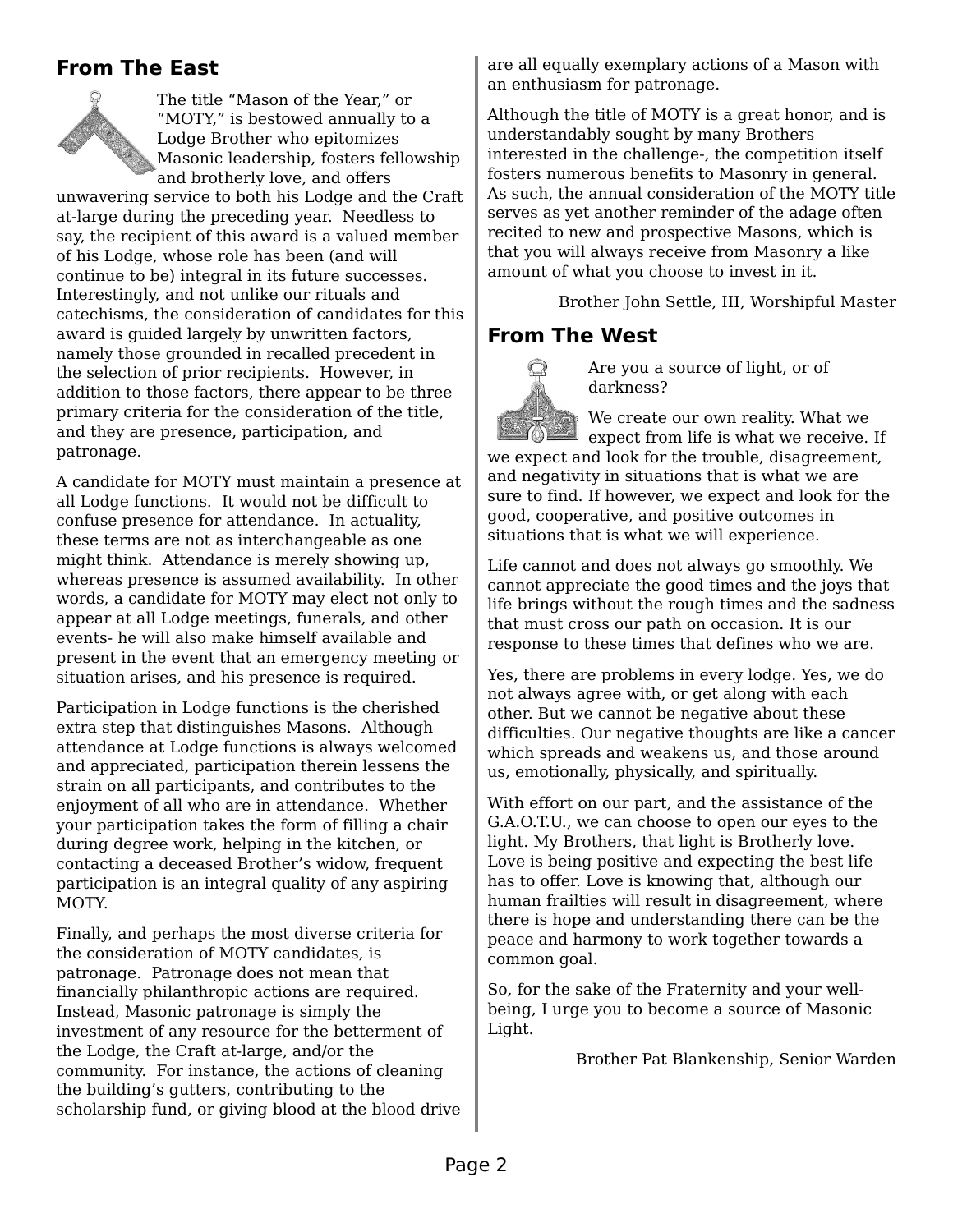# **From The South**

Ó

We all know a Mason or two who has joined a lodge, maybe ours, maybe another, and for various reasons they stop attending. Yet, these brothers still pay their dues each year. They still proudly wear their Masonic ring. But

they don't come to lodge. These Masons we call "Rusty Nails".

March is Junior Warden night. As such, I will be sitting in the East and it is Rusty Nail night. I am asking every member to reach out to a Rusty Nail that you may know and invite him to join us for a fabulous dinner that our Stewards and Worshipful John have planned for March and then upstairs for Rusty Nail night. We saw 15 brethren go to the celestial lodge last year so let's see if we can fill those seats with brothers already on ours or other rolls.

Brother Doug Dunn, Junior Warden

## **Trestle Board**

| <b>District Deputy Grand Master</b>         |  |  |
|---------------------------------------------|--|--|
| Willis V. Fentress No 296, 7PM              |  |  |
|                                             |  |  |
| <b>District Deputy Grand Master</b>         |  |  |
| Victory Daylight No. 1778, 9AM              |  |  |
| February 8  Stated Communication            |  |  |
| Dinner 6PM, Lodge 7PM                       |  |  |
|                                             |  |  |
| <b>District Deputy Grand Master</b>         |  |  |
| Lynnhaven Lodge No. 220, 7:30PM             |  |  |
|                                             |  |  |
| Princess Anne Lodge No. 25, 2-7PM           |  |  |
| February 25  Division Leadership Conference |  |  |
| Granby Street Temple, 6:30PM                |  |  |
| February 26  Lodge Breakfast, 8-10AM        |  |  |
| March 8  Stated Communication               |  |  |
| Dinner 6PM, Lodge 7PM                       |  |  |

## **Blood Program**

 The American Red Cross is currently facing a critical Blood emergency!

Donors are desperately needed now, so blood can be available for patients during this critical time. Medical conditions and emergencies don't stop during the COVID pandemic.

Our blood drives helps to ensure blood is available to support patients' ongoing needs as well as unforeseen trauma situations. Blood donations are currently being distributed faster than they are

coming in, but patients and their families are still counting on us for donations.

Please do everything you can to recruit more blood donors for our drives. If you do give outside the local area, please let us know so we can get credit.

Our next blood drive is scheduled at Princess Anne lodge on February 21<sup>st</sup>. Please help ensure blood is available to support patients ongoing needs as well as unforeseen trauma situations.

Brother Mike Blankenship, Blood Coordinator.

## **Masonic Birthdays for February**

Chandler E. Anderson '18 David H. Armstrong, Jr. '77 Marvin B. Lancaster '05 R. Gillium Clyburn, Jr. '17 Charles F. Edwards '70 Edward J. Foley '93 Lewis J. Forrest '85 Glenn D. Fraser II '80 Glenn L. Gilman '78 William F. Grice '70 W. F. (Frank) Hill '16

Robert H. Johns '05 David I. Meers '10 John M. Nuzum '02 Galen K. Rogers '99 Kevin R. Saenz '06 Joseph M. Snook '65 William C. Vahle '13 Arthur F. Wadford, Jr. '08

These Brethren have a total of 501 years in Masonry!

# **To Our Masonic Widows**

Happy Birthday to our special lady in February:

Ann Akers February 17<sup>th</sup>

If any of our ladies are in need of assistance from the Lodge, please don't hesitate to contact Right Worshipful Bill Knowles or the Secretary.

# **Meet Your New Chaplain**



Kempsville Masonic Lodge No. 196's Chaplain for 2022 is Brother James "Jim" Boone. Originally from the eastern Tennessee/western North Carolina region, Jim enlisted in the U.S. Navy in 1968. Shortly thereafter, Jim took an interest in Masonry and was later raised in 1976 in Ashe Masonic Lodge

No. 594 in West Jefferson, North Carolina- he is active in both the Scottish and York Rites.

During his Naval career, Jim would often be stationed in the Hampton Roads region, where he enjoyed attending our Lodge. After serving over thirty-five years in the Navy, Jim would retire as a Captain in 2004. Jim was so impressed by